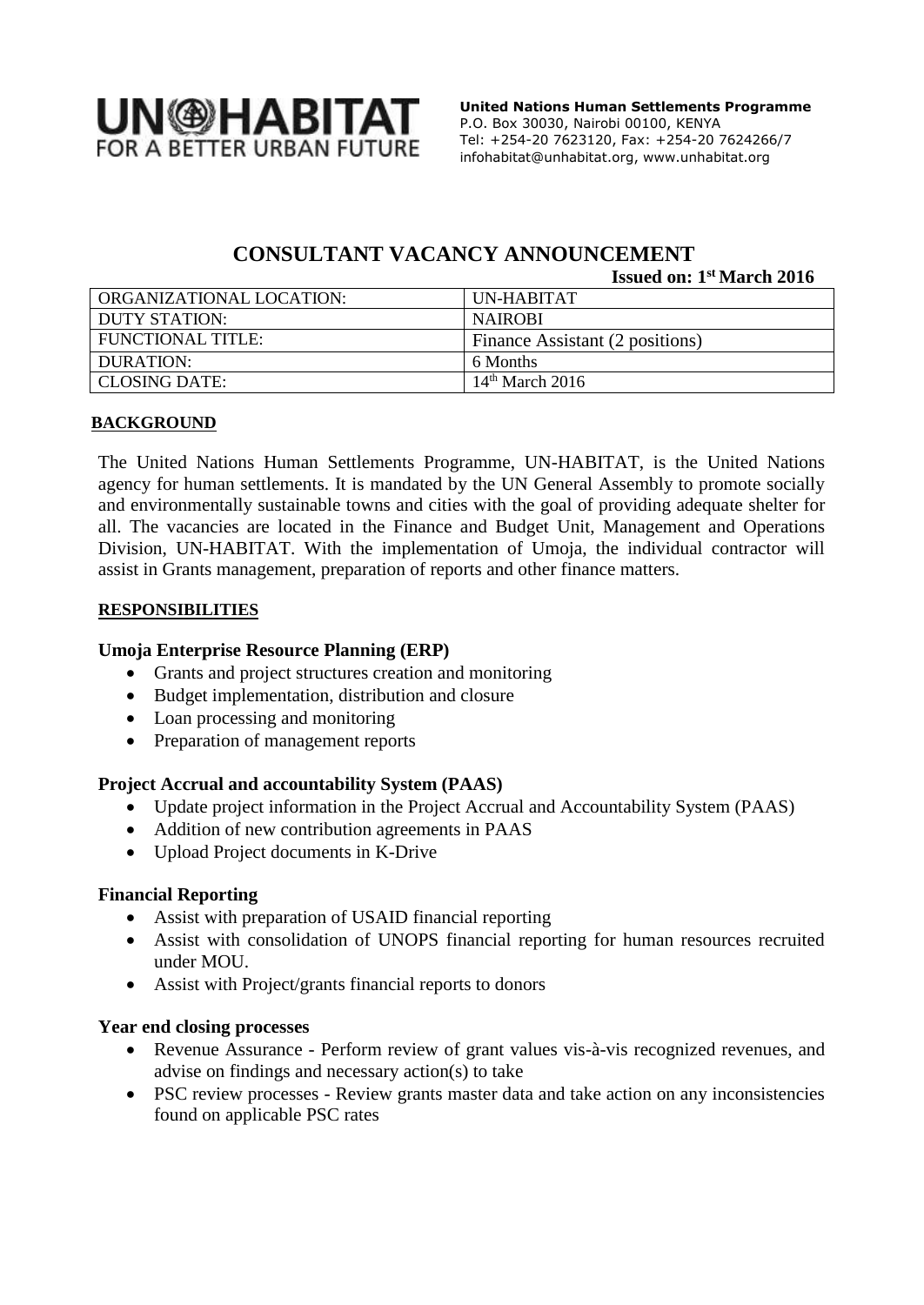## **Other Administrative duties**

- Assist in preparing correspondence and receipts to donors on funds received
- Co-ordinate with other finance staff and respond to enquiries in respect to relevant financial matters.

# **COMPETENCIES**

- **Professionalism:** Knowledge of, and ability to apply financial rules, regulations and procedures in the UN environment. Ability to maintain accurate records, review and interpret a wide variety of data. Ability to identify and resolve data discrepancies and operational problems. Shows pride in work and in achievements; Is conscientious and efficient in meeting commitments, observing deadlines and achieving results; Is motivated by professional rather than personal concerns; Shows persistence when faced with difficult problems or challenges; Remains calm in stressful situations.
- **Teamwork**: Works collaboratively with colleagues to achieve organizational goals; Solicits input by genuinely valuing others' ideas and expertise; Is willing to learn from others; Places team agenda before personal agenda; Supports and acts in accordance with final group decision, even when such decisions may not entirely reflect own position; Shares credit for team accomplishments and accepts joint responsibility for team shortcomings.
- **Planning & Organizing**: Develops clear goals that are consistent with agreed strategies; Identifies priority activities and assignments; Adjusts priorities as required; allocates appropriate amount of time and resources for completing work; Foresees risks and allows for contingencies when planning; monitors and adjusts plans and actions as necessary; Uses time efficiently.
- **Client Orientation**: Considers all those to whom services are provided to be "clients" and seeks to see things from clients' point of view; Establishes and maintains productive partnerships with clients by gaining their trust and respect; Identifies clients' needs and matches them to appropriate solutions; Monitors on going developments inside and outside the clients' environment to keep informed and anticipate problems; Keeps clients informed of progress or setbacks in projects; Meets timeline for delivery of products or services to client.

## **QUALIFICATIONS**

## **Education**

Completion of secondary education is required. Additional technical training in the field of accounting/finance, administration/statistics or directly related fields is required.

## **Work Experience**

Experience in finance, budget, and administrative services or related area is desirable.

## **Language**

English and French are the working languages of the United Nations Secretariat. For the posts Advertised, fluency in oral and written English is required.